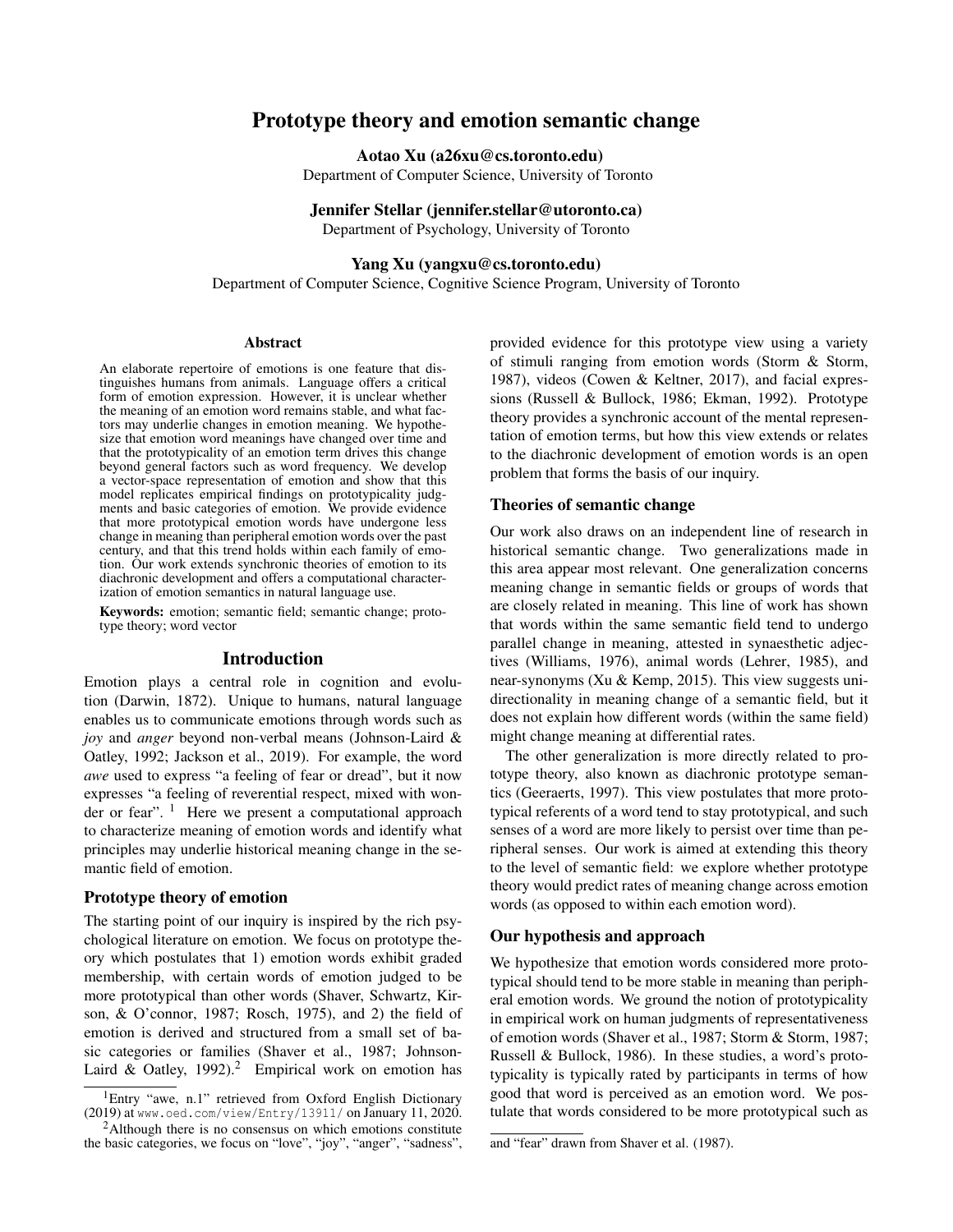*love* and *anger* should resist meaning change for their communicative function of conveying canonical emotions, more so than peripheral emotion words such as *zest* and *optimism* (illustrated in Figure 1). Our proposal about prototypicality is necessarily confounded with factors such as word frequency (e.g., prototypical words tend to be frequently used), so we take into account these confounding variables in the evaluation of our hypothesis.



Figure 1: An illustration of our hypothesis. The center represents the prototype of the emotion semantic field. The blue circle represents the boundary of the field. Each word is an example of a member of the field. The proximity of each word to the center corresponds to its perceived prototypicality. The length of each arrow indicates the rate of semantic change, denoted by  $\Delta m_w(t, t + \delta t)$ , that word *w* undergoes over time. The direction of each arrow is for illustration only.

Our approach builds on recent computational work in diachronic word embeddings (Mikolov, Sutskever, Chen, Corrado, & Dean, 2013; Hamilton, Leskovec, & Jurafsky, 2016). We capture meanings of emotion words using a vector-space representation trained on historical text corpora of natural language use. Although vector-space models of word meaning have been used for inducing human emotion ratings on dimensions such as valence and arousal (Buechel & Hahn, 2018) and analyzing emotion categories in documents (Calvo & Mac Kim, 2013), to our knowledge there exists no work that replicates psychological findings of emotion words with regard to their graded prototypicalities and family structures using large-scale natural semantic models.

Here we contribute a methodology for modelling emotion semantics and show how word vectors derived from independent linguistic corpora can capture both human judgments of prototypicality and human categorization of basic emotion families. We also contribute a field-level view of diachronic prototype semantics and provide evidence that prototypicality predicts stability of meaning in English emotion terms over the past century, even when factors such as word frequency are controlled for.

# Computational methodology

We present a computational method to test our hypothesis using vector-space representations of meaning. We first describe a formulation of the prototypicality and family structures of emotion words in vector space. We then describe how we capture semantic change using word vectors, as well as to test theories about semantic change of emotion words.

### Synchronic semantics of emotion words

We use word vectors trained on synchronic text data to model graded prototypicalities and family structures of emotion words. Concretely, we formulate the modelling of these two properties as regression and classification, respectively, and we approach these tasks using simple methods that are interpretable from a prototype-theoretical perspective.

In the following, we use  $E$  to denote an empirically determined set of emotion words and *B* to denote an empirically determined set of labels for basic families.

Prototypicality judgments of emotion words. We show that vector-space representations can capture human judgements of emotion prototypicality  $p_E$ . Concretely, we consider a regression task in which we use word vectors to induce prototypicality ratings, and we approach this task by constructing a prototype in vector space from a small set of seed words. We construct this vector for the emotion category  $v_{avg}$  by using the average of word vectors of emotion words with high empirical prototypicality ratings; here we use *love*, *happiness*, *anger*, *sadness*, and *fear*:

$$
v_{avg} = \frac{1}{5}(v_{love} + v_{happings} + v_{anger} + v_{sadness} + v_{fear})
$$
 (1)

To capture prototypicality or graded membership, we approximate the prototypicality rating of a word *w* by computing the cosine similarity between its vector  $v_w$  and  $v_{avg}$ :

$$
\hat{p_E}(w) = \frac{v_w \cdot v_{avg}}{\|v_w\|_2 \|v_{avg}\|_2}
$$
\n(2)

Essentially, following prototype theory, we obtain  $\hat{p}_E$  by gauging how similar the prototype *vavg* is to a word in meaning represented by vector space.

Categorization of emotion words. We also show that it is possible to capture human categorization of emotion words in vector space. Concretely, we consider a classification task in which we use word vectors to label emotion words with empirically derived emotion families. We approach this task by constructing a prototype within each category in vector space, and use these seed words for classifying the remaining words via nearest centroid (Tibshirani, Hastie, Narasimhan, & Chu, 2002). We start with prototype vectors  $v_b$  for all categories  $b \in B$ :

$$
v_b = \frac{1}{|E_b|} \sum_{w \in E_b} v_w \tag{3}
$$

where  $E_b$  is the set of emotion words in the category *b* determined empirically. Because we do not have corresponding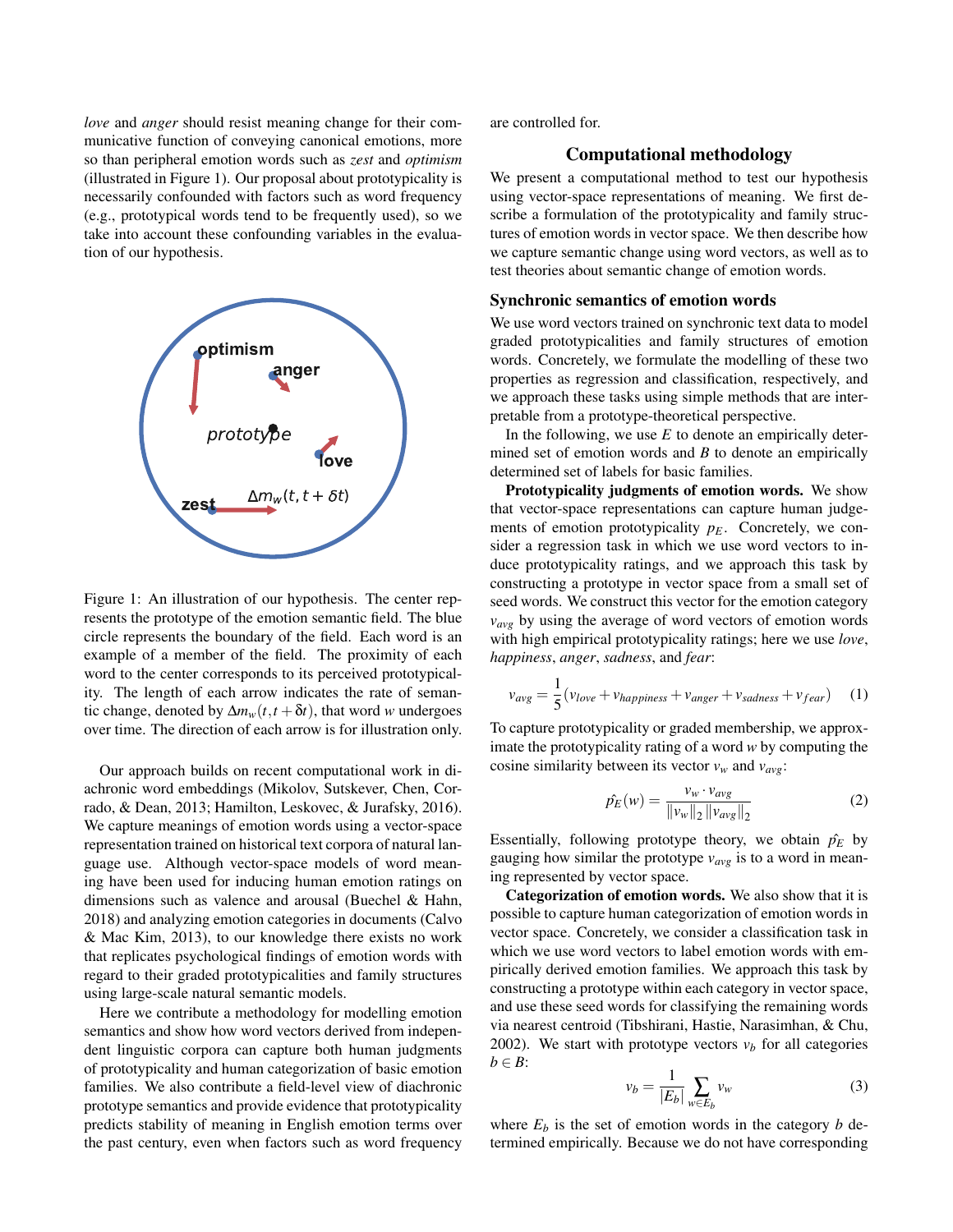empirical ratings, we approximate the prototypicality of an emotion word  $w \in E$  with respect to category *b* using a formulation akin to Equation 2:

$$
\hat{p_B}(w, b) = \frac{v_w \cdot v_b}{\|v_w\|_2 \, \|v_b\|_2} \tag{4}
$$

We classify each emotion word  $w \in E$  by assigning a category label  $\hat{b} \in B$  such that  $\hat{p}_B(w, \hat{b})$  is the highest among approximate prototypicality values over all basic categories. Essentially, following prototype theory, we assign a word to a category  $\hat{b}$  if they are highly similar to the prototype  $v_{\hat{b}}$  in vector space.

# Diachronic semantic change of emotion words

We describe how we quantify meaning change in emotion words by using word vectors trained on diachronic text data. We then consider prototypicality  $p_E$  and other possible factors that explain rates of semantic change and evaluate our main hypothesis. We also describe evaluation of our hypothesis at the fine-grained, family level.

Quantification of semantic change. Existing methods for quantifying the degree of semantic change of a word often rely on computing the cosine distance between its word vectors trained on different historical corpora (Hamilton et al., 2016; Dubossarsky, Weinshall, & Grossman, 2017). According to this measure, a greater cosine distance implies a greater degree of semantic change of the word. However, the cosine measure is by construction dependent on frequency (Dubossarsky et al., 2017) and when vectors are trained using word2vec, rotational alignment is necessary for cosine but increases noise (Dubossarsky, Hengchen, Tahmasebi, & Schlechtweg, 2019). As a result, we use an alternate method using the Jaccard distance between sets of *k*nearest neighbours in semantic space (Xu & Kemp, 2015):

$$
\Delta m_w(t, t + \delta t) = 1 - \frac{|kNN(t) \cap kNN(t + \delta t)|}{|kNN(t) \cup kNN(t + \delta t)|}
$$
(5)

where  $kNN(t)$  contains the  $k = 100$  closest neighbours of word *w* at time *t*, measured by cosine similarity. We take *k* to be 100 following Xu & Kemp (2015), but our results are robust to variation in *k* from 25 to 100. Compared to the cosine method, this method enables more transparent interpretations of the degree of change because we can inspect and evaluate the sets of neighbours qualitatively. We evaluate this measure qualitatively by inspecting words with the most extreme changes and their nearest neighbours.

Factors in rate of semantic change. Besides empirical prototypicality ratings  $p_E$ , there are several other potential factors that can explain the rate of semantic change in emotion words. The law of conformity suggests that frequency of a word *w* at the starting time *t*, denoted  $freq(w)$ , is a negative correlating factor with the rate of change (Hamilton et al., 2016); since word length, denoted  $len(w)$ , is related to frequency (Zipf, 1949), we probe both frequency and length alongside prototypicality. We also probe the effect of polysemy as it has been shown to affect the rate at which a word gains or loses senses (Luo & Xu, 2018); we define the degree of polysemy of a word as the number of word senses it has at *t*, denoted *senses*(*w*). Together, we test the effect of each factor using a multiple regression model:

$$
\Delta m_w(t, t + \delta t) \sim p_E(w) + freq(w) + len(w) + senses(w)
$$
 (6)

Since prototypicality and frequency may be correlated (Geeraerts, 1997; Dubossarsky et al., 2017), we further investigate the effects of prototypicality and frequency on the rate of semantic change using partial correlation.

Rate of semantic change within categories. We repeat our investigation of prototypicality and frequency at the basic level. Here we stratify our emotion words  $E$  into  $|B|$  bins according to their empirically determined basic-level categorization, and compute separate partial correlations per family. Because we do not have empirical prototypicality ratings for the basic categories, we approximate the ratings by using Equation 4. Since this approximation is dependent on using historical word embeddings and thus the starting time *t*, we track partial correlations across time.

#### Data

We obtained two independent sources of data: 1) human behaviour data regarding English emotion words, and 2) historical word embeddings and related historical linguistic data regarding English words.

### Behavioral data

We obtained a list of emotion words with prototypicality ratings and empirically derived basic categories from Shaver et al. (1987). The list contains 213 words, but following the original authors, our analysis focused on words that have prototypicality ratings at least 2.75 with the addition of "surprise" and exclusion of "abhorrence", "ire", "malevolence", and "titillation"; we additionally included the word "awe". This provided us with 136 emotion words. The prototypicality ratings represent how prototypical a word denotes an emotion on a scale of 1 to 4. Although views on what constitute basic emotion categories might differ, here we obtained the 5 basic categories and corresponding categorizations of emotion words from the same source (Shaver et al., 1987). The recommended labels for these categories are "love", "joy", "fear", "sadness", and "anger".

### Historical data

We used word embeddings, part-of-speech tags, and frequency data provided by Hamilton et al. (2016). We used Historical Word2Vec (SGNS) embeddings and frequencies obtained from Google N-Grams eng-all. These pretrained vectors do not cover our entire list of emotion words. Because the coverage improves as the data becomes more recent, our analysis focuses on the decades between 1890 and 1990. Finally, we obtain historical word senses from the Historical Thesaurus of English (Kay, Roberts, Samuels, & Wotherspoon, 2017).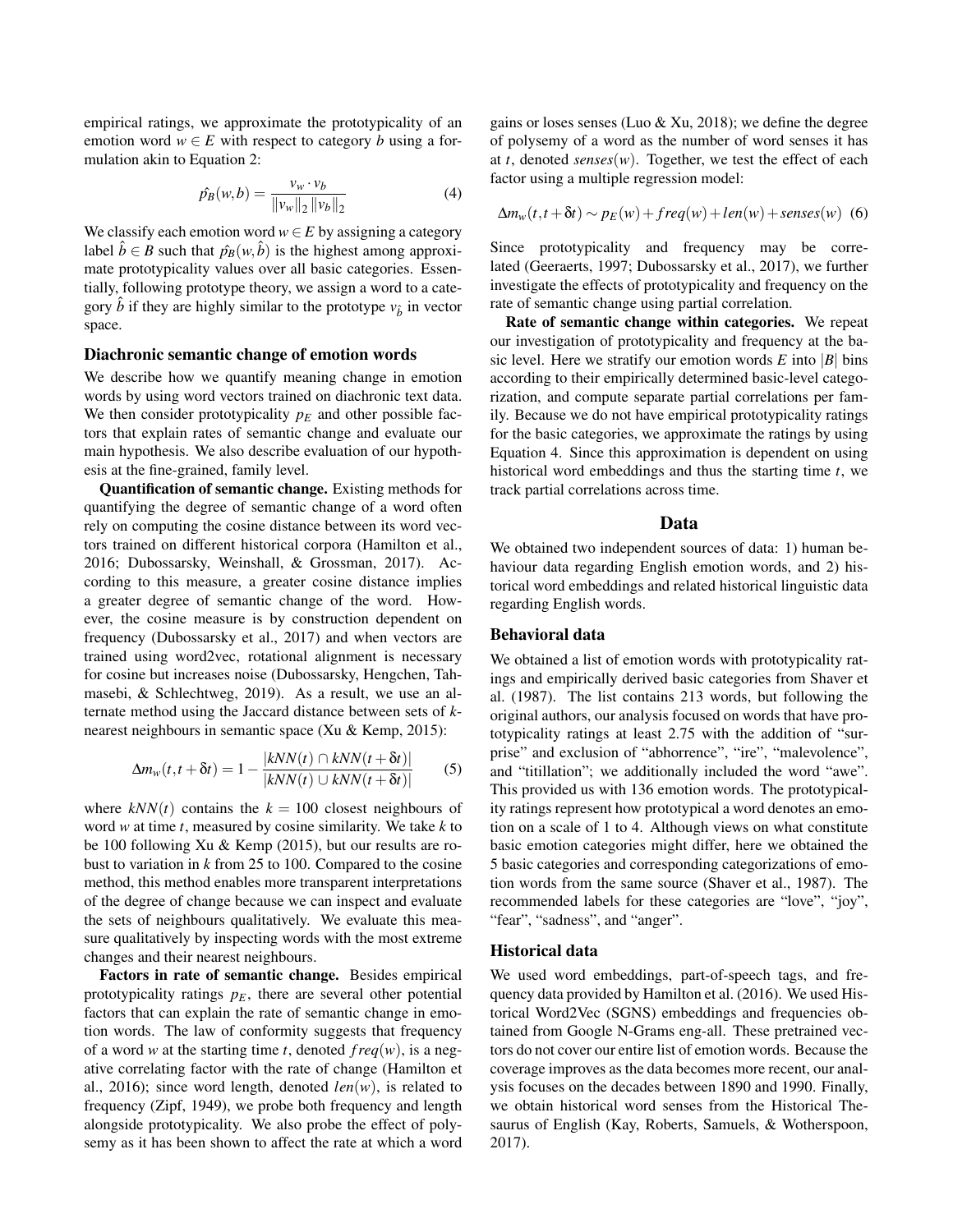

Figure 2: Summary of main results. The first row (a,b) corresponds to our investigation over all emotion words, and the second row (c,d) focuses on basic-level results; the first column (a,c) shows results for synchronic modelling, and the second column (b,d) illustrates our diachronic findings. (a) Scatter plot comparing empirical prototypicality ratings and approximated ratings; each dot corresponds to a word obtained from Table 1 of Shaver et al. (1987); blue dots indicate words used for obtaining the prototype vector. (b) An illustration of the intuition of our diachronic hypothesis. (c) Confusion matrix obtained from recreating basic-family categorizations of emotion words in vector space; vertical axis corresponds to empirical, ground-truth categorizations, and rows are normalized; horizontal axis corresponds to reconstructed categorizations. (d) Line plot comparing prototypicality and frequency predictors across time and basic families; each star indicates a significant correlation (uncorrected  $p$ -value  $< 0.05$ ).

# **Results**

We present our results in the following order: 1) the reconstruction of synchronic emotion semantics in vector space, with regards to prototypicality judgments and basic family categorizations, and 2) the evaluation of our diachronic hypothesis on the semantic change of emotion words, and an exploration of this hypothesis extended to the basic level.

## Synchronic semantics of emotion words

Prototypicality judgement of emotion words. We used word vectors to induce human prototypicality judgements. Here we used the entire word list of 213 words from Shaver et al. (1987); we used word vectors trained on text data from the 1990s, close to the date of the empirical experiments. From these vectors we constructed a prototype vector defined in equation 1, and we approximated prototypicality values for all words in the list using equation 2. The Pearson correlation between empirical prototypicality ratings *p<sup>e</sup>* and approximate prototypicality ratings  $\hat{p}_e$  is 0.632, p-value < 0.0001. A clear positive, linear pattern can be observed in the scatter plot of words (see Figure 2a). Outliers seem to be related to broader contexts, such as society and the economy (e.g. *indignation* and *depression*). This provides some evidence that word vectors reflect human intuitions about the prototypicality of emotion words.

Categorization of emotion words. We also used word vectors to recreate human categorizations of basic emotion families, using a subset of the vectors from the previous section intersecting with Figure 1 of Shaver et al. (1987) and excluding the "surprise" family due to its small size. From these vectors we constructed prototype vectors defined in equation 3, and we approximated basic-family categorizations for all words in the list based on values obtained from equation 4. Since our method resembles a standard supervised classifica-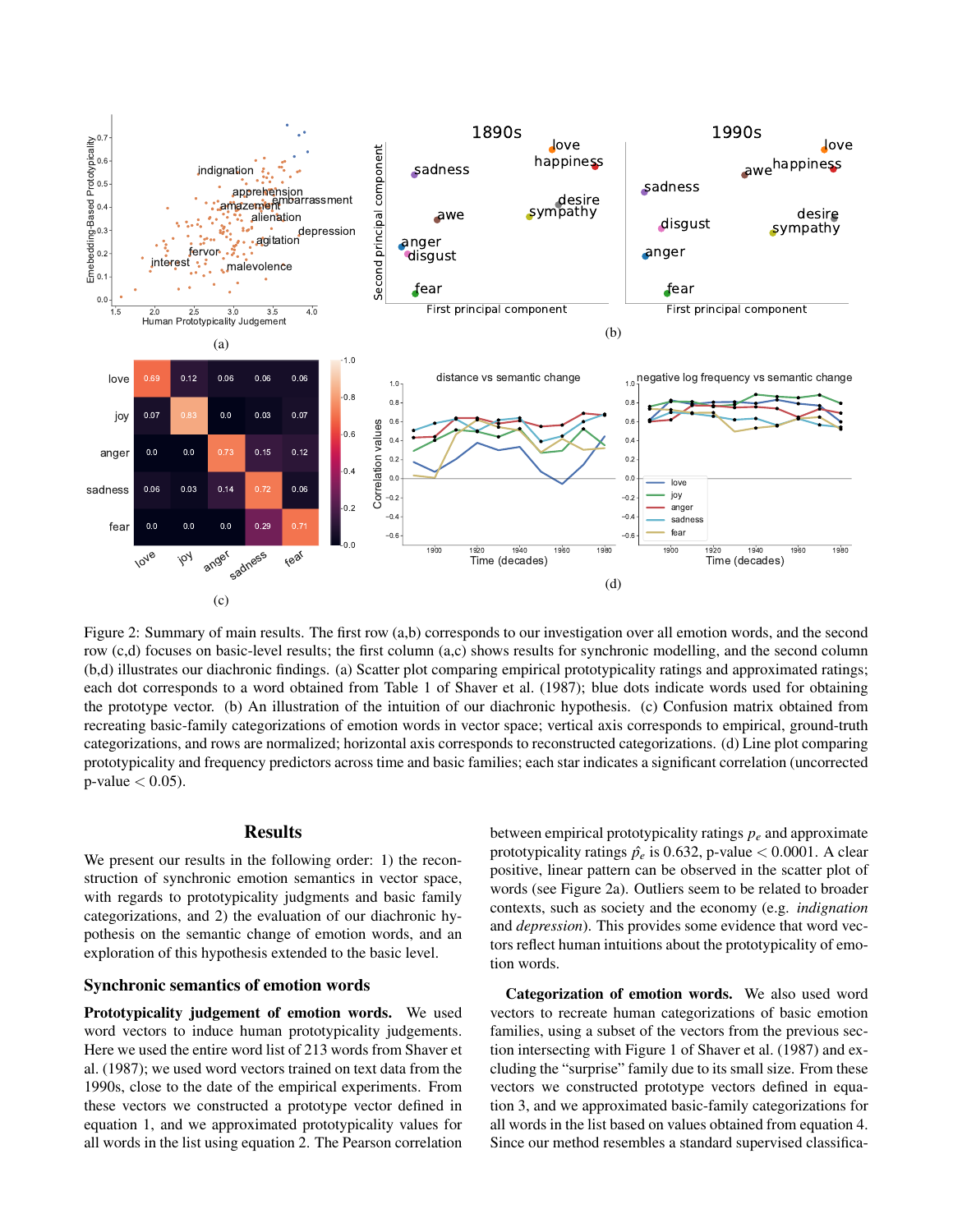| a. Most Changing         |                                        |                                   |
|--------------------------|----------------------------------------|-----------------------------------|
| Word                     | Nearest Neighbours in 1890s            | Nearest Neighbours in 1990s       |
| zest                     | relish, enjoyment, sprightliness       | juice, teaspoons, vinegar         |
| infatuation              | priestcraft, devastations, misanthrope | inhomogeneity, palates, pleurisy  |
| sentimentality           | cant, sentimentalism, rusticity        | polyphony, sterne, mandel         |
| optimism                 | pessimism, aptness, sentimentalism     | pessimism, insecurity, enthusiasm |
| exhilaration             | mountebank, festivity, tulip           | joy, sadness, excitement          |
| <b>b.</b> Least Changing |                                        |                                   |
| Word                     | Nearest Neighbours in 1890s            | Nearest Neighbours in 1990s       |
| pity                     | compassion, love, sympathy             | compassion, shame, sadness        |
| grief                    | sorrow, anguish, joy                   | sorrow, sadness, anguish          |
| misery                   | wretchedness, miseries, degradation    | sorrow, bitterness, anguish       |
| disgust                  | horror, aversion, indignation          | sadness, annoyance, amazement     |
| surprise                 | astonishment, amazement, dismay        | astonishment, amazement, dismay   |

Table 1: Top 5 most changing and least changing words as well as their 3 nearest neighbours in the flanking decades.

tion task, we used leave-one-out cross validation to evaluate our approach (Molinaro, Simon, & Pfeiffer, 2005). The overall cross-validated accuracy is 0.744. Details are summarized in Figure 2c: we observe emotion words tend to be correctly categorized over all 5 families; error cases for "love" tend to occur in the positive-valence "joy" category; similarly, the bottom-right block of the confusion matrix also shows that errors tend to occur among the negative-valence categories "anger", "sadness", and "fear". This provides some evidence that word vectors reflect human intuitions about categorization of emotion words with respect to basic families.

# Diachronic semantic change of emotion words

Factors in rate of semantic change. We tested our hypothesis at the superordinate level. We first conducted multiple regression on semantic change using the model defined by equation 6. The adjusted  $r^2$  is 0.541, p-value  $< 0.0001$ ,  $n = 123$ . The coefficient and p-value for each variable are  $-0.0566$ , p-value = 0.011 for prototypicality,  $-0.0553$ , pvalue  $< 0.001$  for log frequency, 0.0013, p-value  $= 0.623$  for length, and  $0.0065$ , p-value = 0.001 for number of senses. Since both prototypicality and frequency are statistically significant but also correlated, we used partial correlation to measure the strength of correlation between one of these predictors and semantic change while controlling for the other predictor. Controlled for log frequency, the partial correlation between prototypicality and semantic change is −0.233,  $p$ -value = 0.0096; controlled for prototypicality, the partial correlation between log frequency and semantic change is  $-0.665$ , p-value  $< 0.0001$ . While frequency is dominant, prototypicality is a competitive factor in explaining the semantic change of emotion words.

We provide an intuitive demonstration of this result in Figure 2b using principal component analysis; all axes were produced by taking the first two principal components of the vectors of emotion words from 1890, and the location of the plotted words were obtained by projecting word vectors from respective decades to these axes. Consider a somewhat prototypical emotion word, *disgust*, and a less prototypical word, *awe*, and note that they have similar log frequencies (-7.024, -6.918 respectively). In 1890, both *disgust* and *awe* are in the neighbourhood of negative-valence words (e.g. *sadness* and *fear*). However, in 1990, while *disgust* still remains among negative-valence words, *awe* becomes much closer to positive words (e.g. *love* and *happiness*).

We evaluated the measure of semantic change defined by equation 5 qualitatively by inspecting nearest neighbours retrieved using cosine similarity. Overall we observe that the qualitative changes in nearest neighbours of a word are intuitively related to the word's quantitative rate of semantic change: for example, in Table 1, we can observe *zest*, which used to primarily convey joy but later became primarily associated with food, is among the most changing emotion words; similarly, we can observe words like *surprise* barely changed.

Rate of semantic change within categories. We also tested our hypothesis at the basic level. We obtained partial correlations for every decade between 1890 and 1990 (see Figure 2d). We can observe that frequency is still a strong predictor of semantic change for all basic categories. On the other hand, we can observe that prototypicality is a strong predictor for the "anger" and "sadness" categories; it is somewhat strong for the "joy" category. However, prototypicality is not a consistently strong predictor for the "fear" category and it is weak for the "love" category; "fear" and "love" are the smallest categories (17 and 16; compare with anger 26, joy 30, sadness 30). This offers some support for our hypothesis at the basic level.

Table 2 offers a snapshot of the ranking of emotion words by rate of change at the basic level. We observe these ranks tend to reflect our results: for example, we can observe that short, common words like "love" and "joy" changed less than long, infrequent words like "alienation" and "isolation".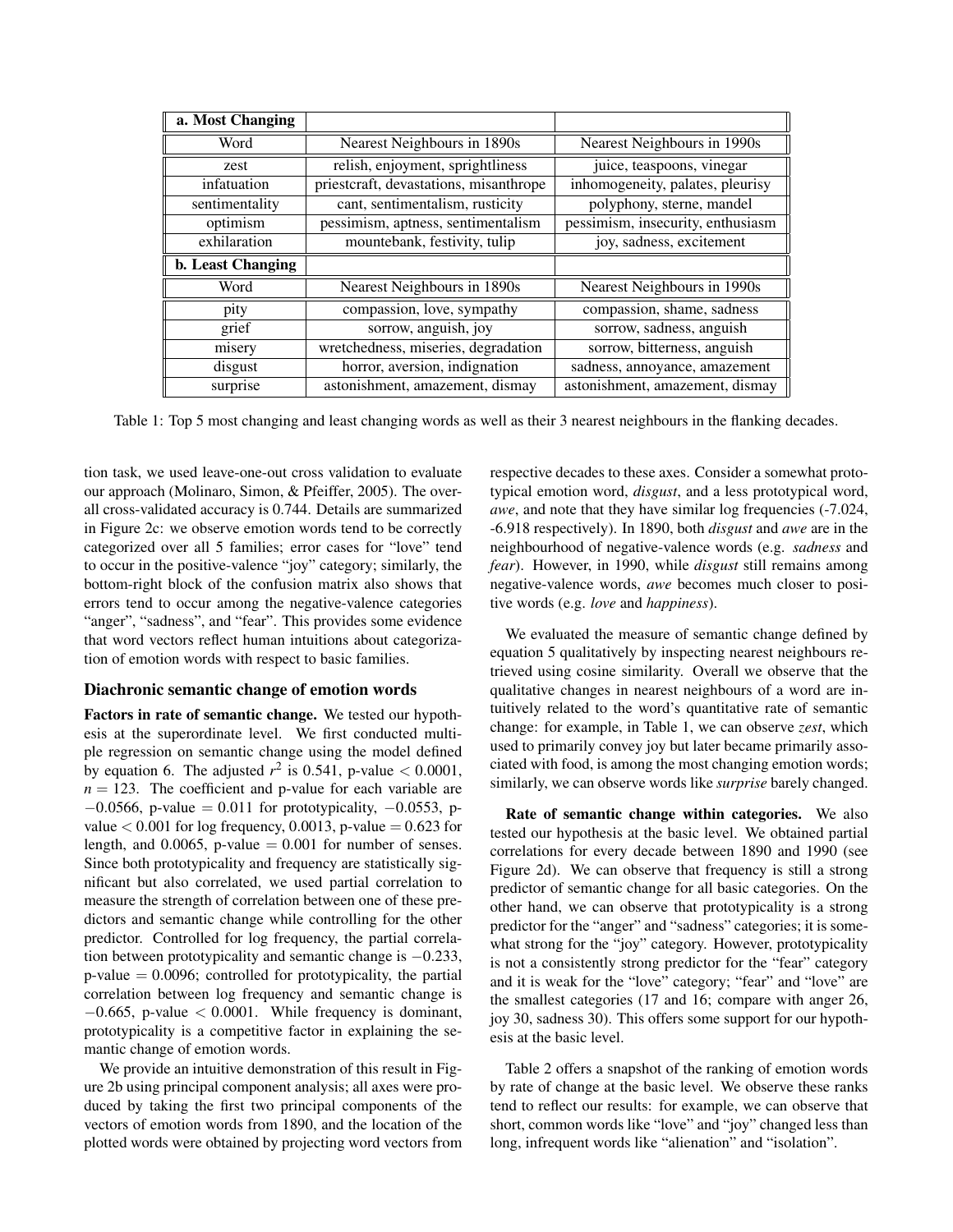| <b>Family Name</b> | <b>Most Changing</b>   | Least Changing     |
|--------------------|------------------------|--------------------|
| love               | infatuation, fondness  | affection, desire, |
|                    | sentimentality         | love               |
| joy                | zest, optimism,        | happiness, joy,    |
|                    | exhilaration           | pride              |
| anger              | aggravation, ferocity, | disgust, anger,    |
|                    | exasperation           | envy               |
| sadness            | dejection, alienation, | pity, grief,       |
|                    | isolation              | misery             |
| fear               | hysteria, worry,       | horror, fear,      |
|                    | nervousness            | terror             |

Table 2: Top 5 most changing and least changing words per emotion family in the flanking decades.

# Conclusion

The importance of emotions in human cognition and the unique human ability to express emotions through language signify any underlying historical changes in the meanings of emotion words. We proposed a hypothesis that explains these changes by drawing from prototype theory and linguistics, and we presented a computational approach to evaluate it. We made two main findings. First, we leveraged existing vector-space representations of word meaning and demonstrated that this representation reflects human psychology of emotion categories. Second, we used these representations to show that prototypical emotion words tend to be more stable in meaning, even when frequency is controlled for. Future work should explore if these findings generalize beyond English and to other semantic fields.

# Acknowledgments

We thank members of the Language, Cognition, and Computation Group at UofT and Department of Linguistics at Yale for helpful suggestions. AX is supported by a UofT Entrance Scholarship. YX is funded through an NSERC Discovery Grant, a SSHRC Insight Grant, and a Connaught New Researcher Award.

## References

- Buechel, S., & Hahn, U. (2018). Word emotion induction for multiple languages as a deep multi-task learning problem. In *Proceedings of the 2018 conference of the north american chapter of the association for computational linguistics: Human language technologies, volume 1 (long papers)* (pp. 1907–1918).
- Calvo, R. A., & Mac Kim, S. (2013). Emotions in text: dimensional and categorical models. *Computational Intelligence*, *29*(3), 527–543.
- Cowen, A. S., & Keltner, D. (2017). Self-report captures 27 distinct categories of emotion bridged by continuous gradients. *Proceedings of the National Academy of Sciences*, *114*(38), E7900–E7909.
- Darwin, C. (1872). *The expression of the emotions in man and animals*. John Murray.
- Dubossarsky, H., Hengchen, S., Tahmasebi, N., & Schlechtweg, D. (2019). Time-out: Temporal referencing for robust modeling of lexical semantic change. In *Proceedings of the 57th annual meeting of the association for computational linguistics* (pp. 457–470). Florence, Italy: Association for Computational Linguistics.
- Dubossarsky, H., Weinshall, D., & Grossman, E. (2017). Outta control: Laws of semantic change and inherent biases in word representation models. In *Proceedings of the 2017 conference on empirical methods in natural language processing* (pp. 1136–1145).
- Ekman, P. (1992). Are there basic emotions? *Psychological review*, *99*(3), 550–553.
- Geeraerts, D. (1997). *Diachronic prototype semantics: A contribution to historical lexicology*. Oxford University Press.
- Hamilton, W. L., Leskovec, J., & Jurafsky, D. (2016). Diachronic word embeddings reveal statistical laws of semantic change. In *Proceedings of the 54th annual meeting of the association for computational linguistics (volume 1: Long papers)* (pp. 1489–1501).
- Jackson, J. C., Watts, J., Henry, T. R., List, J.-M., Forkel, R., Mucha, P. J., ... Lindquist, K. A. (2019). Emotion semantics show both cultural variation and universal structure. *Science*, *366*(6472), 1517–1522.
- Johnson-Laird, P. N., & Oatley, K. (1992). Basic emotions, rationality, and folk theory. *Cognition & Emotion*, *6*(3-4), 201–223.
- Kay, C., Roberts, J., Samuels, M., & Wotherspoon, I. (2017). *The historical thesaurus of english, version 4.21.* Glasgow, UK: University of Glasgow. Retrieved from http://historicalthesaurus.arts.gla.ac.uk/
- Lehrer, A. (1985). The influence of semantic fields on semantic change. *Historical semantics. Historical wordformation. Berlin: Mouton*, 283–296.
- Luo, Y., & Xu, Y. (2018). Stability in the temporal dynamics of word meanings. In *Cogsci.*
- Mikolov, T., Sutskever, I., Chen, K., Corrado, G. S., & Dean, J. (2013). Distributed representations of words and phrases and their compositionality. In *Advances in neural information processing systems* (pp. 3111–3119).
- Molinaro, A. M., Simon, R., & Pfeiffer, R. M. (2005). Prediction error estimation: a comparison of resampling methods. *Bioinformatics*, *21*(15), 3301–3307.
- Rosch, E. (1975). Cognitive representations of semantic categories. *Journal of experimental psychology: General*, *104*(3), 192.
- Russell, J. A., & Bullock, M. (1986). Fuzzy concepts and the perception of emotion in facial expressions. *Social Cognition*, *4*(3), 309–341.
- Shaver, P., Schwartz, J., Kirson, D., & O'connor, C. (1987). Emotion knowledge: further exploration of a prototype approach. *Journal of personality and social psychology*,